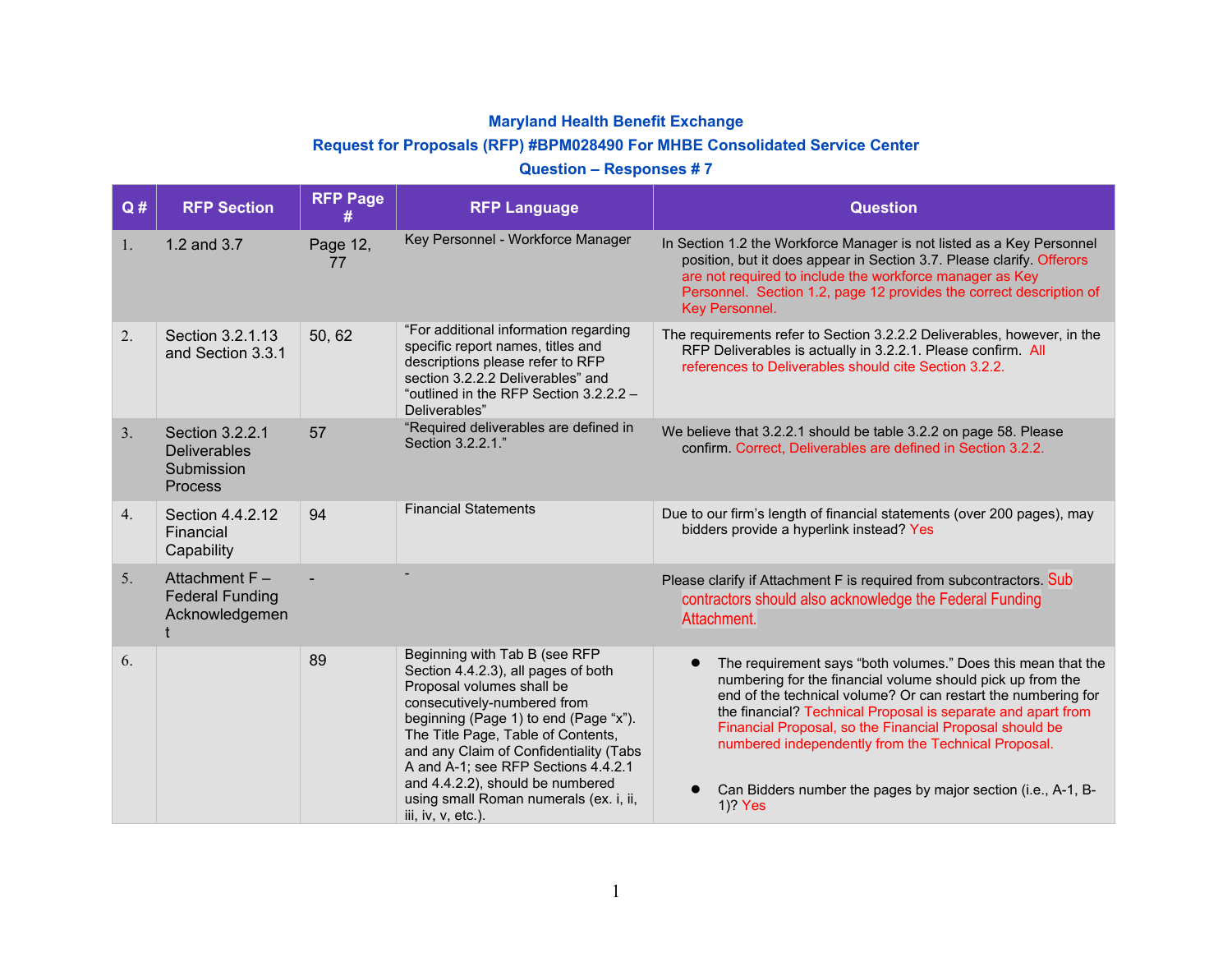| Q#  | <b>RFP Section</b>                             | <b>RFP Page</b><br>#                         | <b>RFP Language</b>                                                                                                                                                                                                                                                                                      | <b>Question</b>                                                                                                                                                                                                                                                                                                                                                                                                                                                                                                                 |
|-----|------------------------------------------------|----------------------------------------------|----------------------------------------------------------------------------------------------------------------------------------------------------------------------------------------------------------------------------------------------------------------------------------------------------------|---------------------------------------------------------------------------------------------------------------------------------------------------------------------------------------------------------------------------------------------------------------------------------------------------------------------------------------------------------------------------------------------------------------------------------------------------------------------------------------------------------------------------------|
|     |                                                |                                              |                                                                                                                                                                                                                                                                                                          | Can Bidders exclude each of the following from the sequential<br>numbering requirement:<br>a) signed forms No<br>b) attachments, pre-printed elements, such as annual reports The<br>preprinted elements should be inserted at the end of the section and do<br>not have to continue the numbering sequence. The preprinted elements<br>should be numbered independently.<br>c) standalone plans If Preprinted elements, see response to b. If a part<br>of the Section response it should be included in the numbering scheme. |
| 7.  | <b>RFP</b>                                     |                                              | Tier 1 and Tier 2 calls                                                                                                                                                                                                                                                                                  | Is there an option in the IVR for individuals to be directly connected to a<br>Tier 2 agent or do all callers interact with a Tier 1 agent and are then<br>transferred to a Tier 2 agent for additional assistance? The IVR will<br>have to be redesigned to accommodate the Tier I and Tier II call<br>queues.                                                                                                                                                                                                                 |
| 8.  | <b>RFP</b>                                     | $\blacksquare$                               | 90 day implementation                                                                                                                                                                                                                                                                                    | Can MHBE please provide an anticipated go-live date? July 1,<br>2022.                                                                                                                                                                                                                                                                                                                                                                                                                                                           |
| 9.  | <b>Attachment E</b>                            | Attachmen<br>$tE -$<br>Price<br>Propos<br>al | Attachment E - Price Proposal                                                                                                                                                                                                                                                                            | Will MHBE consider including an implementation fee section in<br>the pricing sheets to include a price proposal for the set-up<br>activities? If not, can the state confirm if there is a chance to<br>discuss this type of fee during the negotiations period in the<br>event of award? Implementation costs will be addressed at the Pre-<br>Proposal Conference and, if necessary, a new Attachment E will be<br>sent after the Pre-Proposal Conference.                                                                     |
| 10. | 1.24. Mandatory<br>Contractual<br><b>Terms</b> | 24                                           | By submitting a Proposal in<br>response to this RFP, an<br>Offeror, if selected for award,<br>shall be deemed to have<br>accepted the terms and<br>conditions of this RFP and the<br>Contract, attached herein as<br>RFP Attachment A. Any<br>exceptions to this RFP or the<br>Contract shall be clearly | 1. Would the State please that confirm that Offeror is allowed to<br>submit proposed exceptions to RFP terms and conditions for<br>the State's consideration with its proposal response?<br>Response: Refer to Section 4.4.2.4 - "Exceptions to terms<br>and conditions may result in having the Proposal deemed<br>unacceptable or classified as not reasonably susceptible of<br>being selected for award.                                                                                                                    |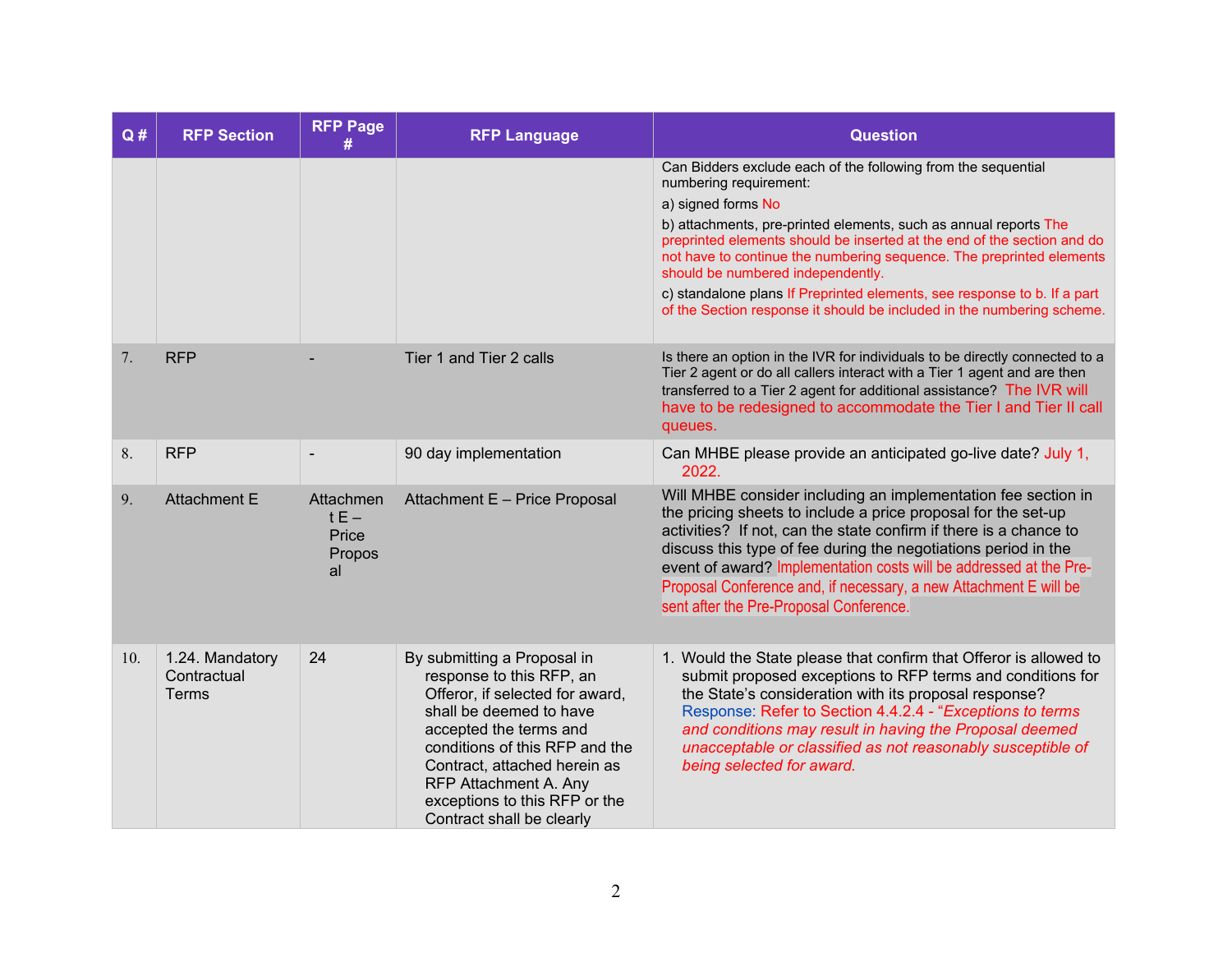| Q#  | <b>RFP Section</b>                                  | <b>RFP Page</b><br># | <b>RFP Language</b>                                                                                                                                                                                                                                                                                                                                                                                                                                                                                                                                                                                                                                                                                                                                                           | <b>Question</b>                                                                                                                                            |
|-----|-----------------------------------------------------|----------------------|-------------------------------------------------------------------------------------------------------------------------------------------------------------------------------------------------------------------------------------------------------------------------------------------------------------------------------------------------------------------------------------------------------------------------------------------------------------------------------------------------------------------------------------------------------------------------------------------------------------------------------------------------------------------------------------------------------------------------------------------------------------------------------|------------------------------------------------------------------------------------------------------------------------------------------------------------|
|     |                                                     |                      | identified in the Executive<br>Summary of<br>the Technical Proposal. A<br>Proposal may be rejected if it<br>takes exception to these terms<br>or fails to state that it has taken<br>no exceptions (reference RFP<br>Section 4.4.2.4).                                                                                                                                                                                                                                                                                                                                                                                                                                                                                                                                        |                                                                                                                                                            |
| 11. | <b>ATTACHMENT A</b><br>- CONTRACT,<br>30. Liability | 115                  | For breach of this Contract,<br>negligence, misrepresentation, or<br>any other contract or tort claim,<br>Contractor<br>shall be liable as follows:<br>30.1. For infringement of<br>patents, copyrights,<br>trademarks, service marks,<br>and/or trade secrets, as<br>provided in Section 5 of<br>this Contract;<br>30.2. Without limitation for<br>damages for bodily injury<br>(including death) and damage<br>to real property and tangible<br>personal property; and<br>30.3. For all other claims,<br>damages, losses, costs,<br>expenses, suits, or actions in<br>any way related to this<br>Contract, regardless of the form<br>Contractor's liability for third<br>party claims arising under<br>Section 6 of this Contract shall<br>be unlimited if the State is not | 2. Would the State please consider adding an industry standard<br>limitation of liability cap on direct damages at the total value<br>of the Contract? No. |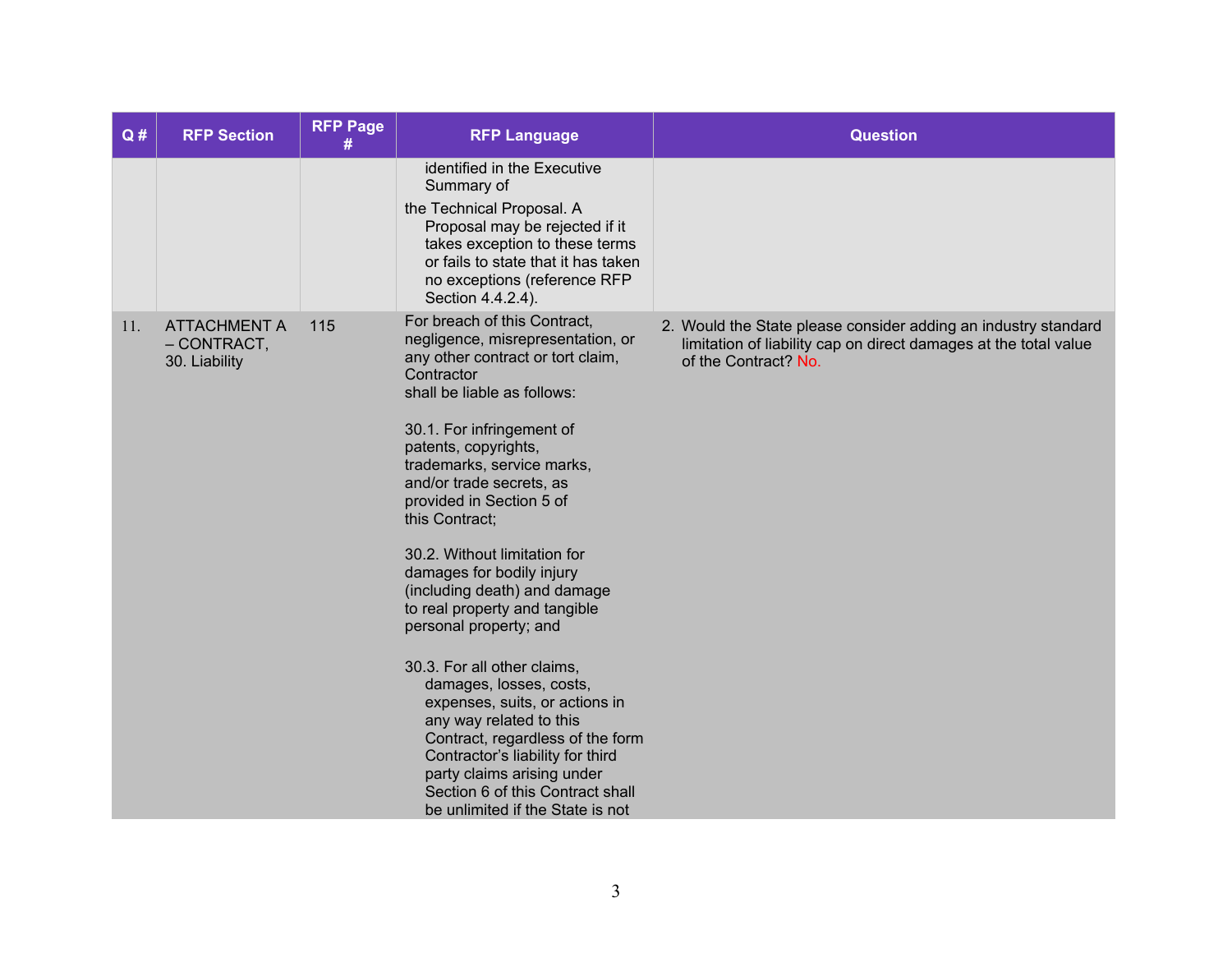| Q#  | <b>RFP Section</b>                                       | <b>RFP Page</b> | <b>RFP Language</b>                                                                                                                                                                                                                                                                                                                                                                                                                                                                                                                                                                                | <b>Question</b>                                                                                                                                                                                                                                              |
|-----|----------------------------------------------------------|-----------------|----------------------------------------------------------------------------------------------------------------------------------------------------------------------------------------------------------------------------------------------------------------------------------------------------------------------------------------------------------------------------------------------------------------------------------------------------------------------------------------------------------------------------------------------------------------------------------------------------|--------------------------------------------------------------------------------------------------------------------------------------------------------------------------------------------------------------------------------------------------------------|
|     |                                                          |                 | immune from liability for claims<br>arising under Section 6.                                                                                                                                                                                                                                                                                                                                                                                                                                                                                                                                       |                                                                                                                                                                                                                                                              |
| 12. | <b>ATTACHMENT A</b><br>- CONTRACT, 6.<br>Indemnification | 106             | 6.1. Contractor shall indemnify,<br>defend, and hold the State, its<br>directors, officers, employees and<br>agents harmless from third-party<br>liability for tangible property<br>damage, bodily injury and death,<br>and for fraud or willful misconduct<br>of Contractor, including all related<br>defense costs and<br>expenses (including<br>reasonable attorneys' fees and<br>costs of investigation, litigation,<br>settlement, judgments, interest<br>and penalties) arising from or<br>relating to the performance of<br>the Contractor or<br>its Subcontractors under this<br>Contract. | 3. Would the State please consider narrowing the<br>indemnification obligation of the Contractor to claims directly<br>caused by the Contractor's own negligent acts and/or willful<br>misconduct in performance of the services under this<br>Contract? No. |
| 13. | 3.5. Liquidated<br>Damages                               | 71              | 3.5.1. Liquidated Damages<br>Assessment: Collections,<br>Withholds<br>a. Once the MHBE has<br>determined that liquidated<br>damages are to be assessed,<br>the MHBE shall notify the<br>Contractor of the assessment<br>(or assessments). At the<br>MHBE's discretion, the<br>assessment notice may direct<br>payment of the assessment by<br>the Contractor. If payment is<br>thus directed, the Contractor<br>shall pay the assessment within                                                                                                                                                    | 4. Would the State please consider implementing a cap on the<br>assessment of liquidated damages against the Contractor at<br>10% of the total aggregate monthly invoice amount? No.                                                                         |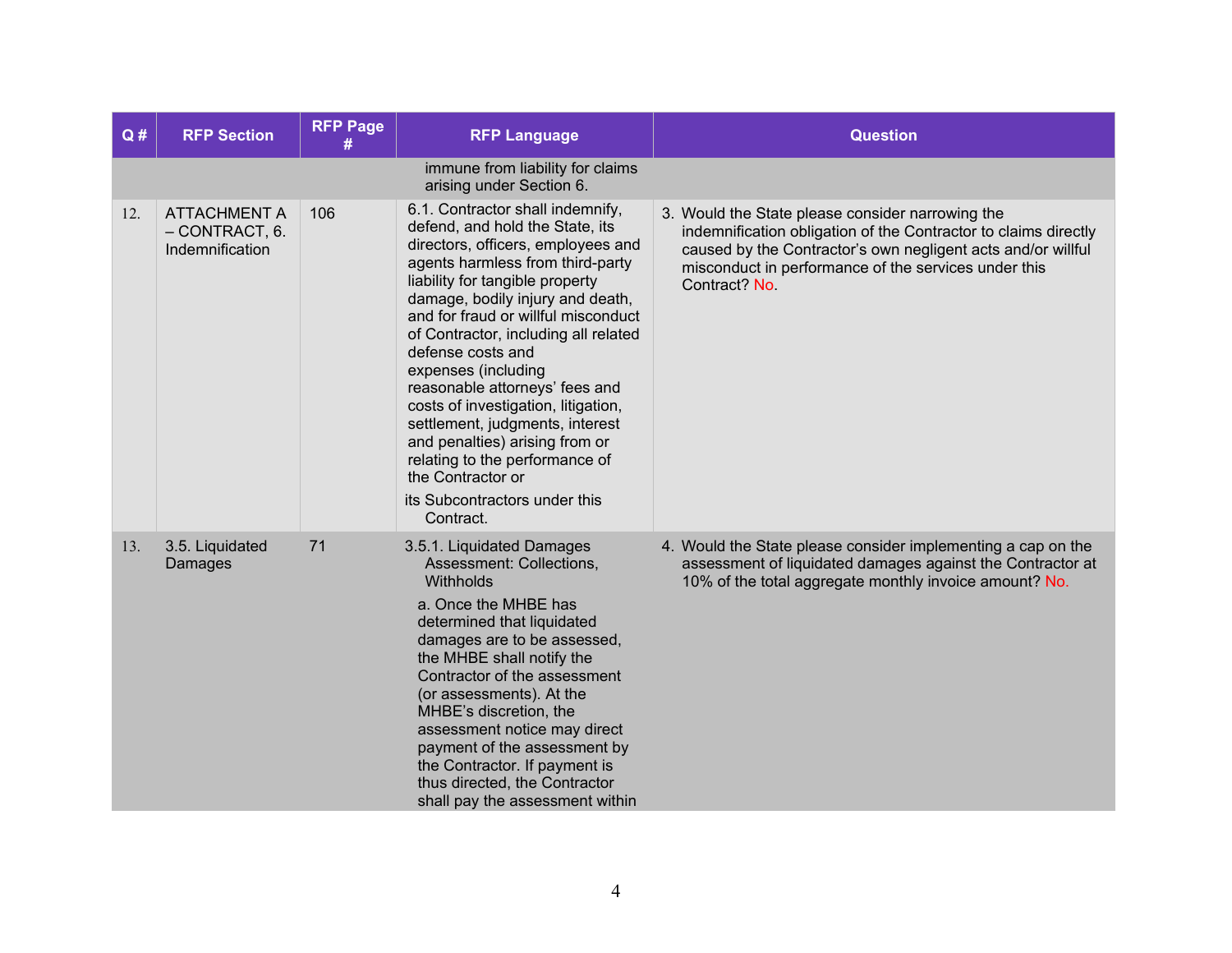| Q#  | <b>RFP Section</b>                                                         | <b>RFP Page</b><br># | <b>RFP Language</b>                                                                                                                                                                                                                                                                                                                                                                                                                                                                                                                                                                                                                                | <b>Question</b>                                                                                                                                                         |
|-----|----------------------------------------------------------------------------|----------------------|----------------------------------------------------------------------------------------------------------------------------------------------------------------------------------------------------------------------------------------------------------------------------------------------------------------------------------------------------------------------------------------------------------------------------------------------------------------------------------------------------------------------------------------------------------------------------------------------------------------------------------------------------|-------------------------------------------------------------------------------------------------------------------------------------------------------------------------|
|     |                                                                            |                      | thirty (30) calendar days of<br>receipt of the<br>assessment notice unless<br>directed otherwise by the<br>MHBE. If the MHBE determines<br>that any damage was caused in<br>part by the MHBE or another<br>Contractor, the MHBE may<br>reduce damage assessment<br>against the Contractor<br>proportionately.<br>b. Any liquidated damages<br>assessment may also be<br>collected, at the MHBE's<br>discretion, by withholding the<br>funds from any payment (or<br>payments) due the Contractor<br>after the date of assessment.                                                                                                                  |                                                                                                                                                                         |
| 14. | <b>ATTACHMENT A</b><br>$-$ CONTRACT,<br>19. Termination<br>for Convenience | 111                  | The performance of work under<br>this Contract may be terminated<br>by the State in accordance with<br>this clause in whole, or from time<br>to time in part, whenever the<br>State shall determine that such<br>termination is in the best interest<br>of the State. The State will pay all<br>reasonable costs associated with<br>this Contract that the Contractor<br>has incurred up to the date of<br>termination, and all reasonable<br>costs associated with termination<br>of the Contract; provided,<br>however, the Contractor shall not<br>be reimbursed for any<br>anticipatory profits that have not<br>been earned up to the date of | 5. Would the State please consider providing the Contractor<br>with ninety days prior written notice before the effective date<br>of a termination for convenience? No. |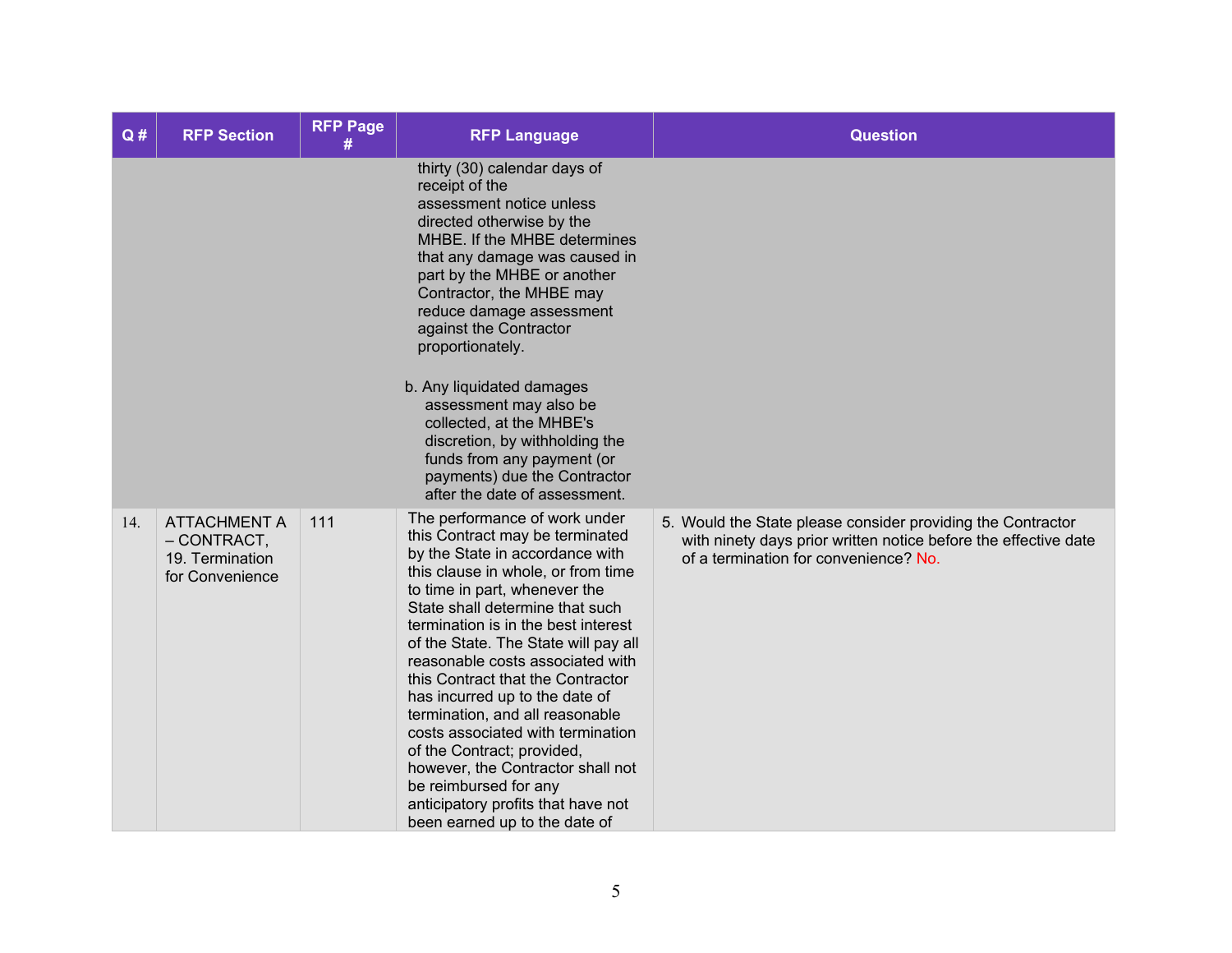| Q#  | <b>RFP Section</b>                                                   | <b>RFP Page</b><br># | <b>RFP Language</b>                                                                                                                                                                                                                                                                                                                                                                                                                                                                                                                                                                                                                                                                                                                                                                                                                                                                                                                                                                     | <b>Question</b>                                                                                                                                                                                                                                |
|-----|----------------------------------------------------------------------|----------------------|-----------------------------------------------------------------------------------------------------------------------------------------------------------------------------------------------------------------------------------------------------------------------------------------------------------------------------------------------------------------------------------------------------------------------------------------------------------------------------------------------------------------------------------------------------------------------------------------------------------------------------------------------------------------------------------------------------------------------------------------------------------------------------------------------------------------------------------------------------------------------------------------------------------------------------------------------------------------------------------------|------------------------------------------------------------------------------------------------------------------------------------------------------------------------------------------------------------------------------------------------|
|     |                                                                      |                      | termination. Termination<br>hereunder, including the<br>determination of the rights and<br>obligations of the parties, shall be<br>governed by the<br>provisions of COMAR<br>21.07.01.12A(2).                                                                                                                                                                                                                                                                                                                                                                                                                                                                                                                                                                                                                                                                                                                                                                                           |                                                                                                                                                                                                                                                |
| 15. | <b>ATTACHMENT A</b><br>$-$ CONTRACT,<br>18. Termination<br>for Cause | 110                  | If the Contractor fails to fulfill its<br>obligations under this Contract<br>properly and on time, or<br>otherwise violates any<br>provision of the Contract, the<br>State may terminate the<br>Contract by written notice to the<br>Contractor. The notice shall<br>specify the acts or omissions<br>relied upon as cause for<br>termination. All finished or<br>unfinished work provided by the<br>Contractor shall, at the State's<br>option, become the State's<br>property. The State shall pay<br>the Contractor fair and<br>equitable compensation for<br>satisfactory performance prior<br>to receipt of notice of<br>termination, less the amount of<br>damages caused by the<br>Contractor's breach. If the<br>damages are more than the<br>compensation payable to the<br>Contractor, the Contractor will<br>remain liable after termination<br>and the State can affirmatively<br>collect damages. Termination<br>hereunder, including the<br>termination of the rights and | 6. Would the State please consider providing the Contractor<br>with thirty days prior written notice before the effective date of<br>a termination for cause to allow the Contractor to cure the<br>action that lead to the determination? No. |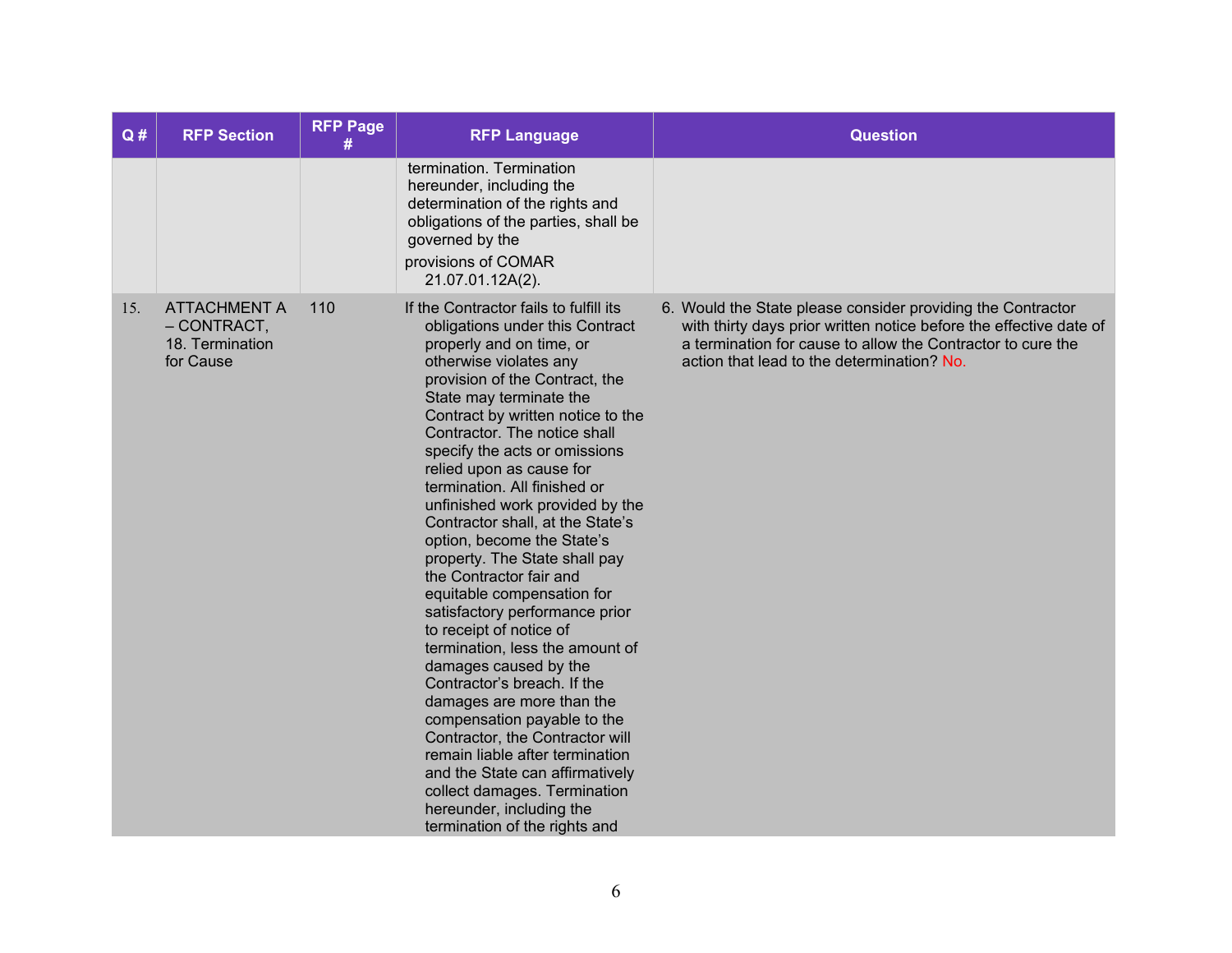| Q#  | <b>RFP Section</b> | <b>RFP Page</b><br># | <b>RFP Language</b>                                                                                                                                                                                                                                                                                                                                                                                                                                                                                                                                                                                                                                                                                                                                                                                                                                                                                        | <b>Question</b>                                                                                                                                                        |
|-----|--------------------|----------------------|------------------------------------------------------------------------------------------------------------------------------------------------------------------------------------------------------------------------------------------------------------------------------------------------------------------------------------------------------------------------------------------------------------------------------------------------------------------------------------------------------------------------------------------------------------------------------------------------------------------------------------------------------------------------------------------------------------------------------------------------------------------------------------------------------------------------------------------------------------------------------------------------------------|------------------------------------------------------------------------------------------------------------------------------------------------------------------------|
|     |                    |                      | obligations of the parties, shall<br>be governed by the provisions<br>of COMAR 21.07.01.11B.                                                                                                                                                                                                                                                                                                                                                                                                                                                                                                                                                                                                                                                                                                                                                                                                               |                                                                                                                                                                        |
| 16. | RFP <sub>,8</sub>  | 187                  | Regular Dealer (generally<br>identified as a wholesaler or<br>supplier in the MDOT<br>Directory):<br>Up to 60% of the costs of<br>materials and supplies provided<br>by a certified MBE may be<br>counted towards the MBE<br>participation goal(s) if such<br>MBE is a Regular Dealer of<br>such materials and supplies.<br>Regular Dealer is defined as a<br>firm that owns, operates, or<br>maintains a store, a<br>warehouse, or any other<br>establishment in which the<br>materials, supplies, articles, or<br>equipment are of the general<br>character described by the<br>specifications required under<br>the contract and are bought,<br>kept in stock, or regularly sold<br>or leased to the public in the<br>usual course of business; and<br>does not include a packager, a<br>broker, a manufacturer's<br>representative, or any other<br>person that arranges or<br>expedites transactions. | Will the state please confirm this rule only applies to MBE<br>contractors providing materials and supplies? Yes. Any other<br>vendor won't apply to these rules? Yes. |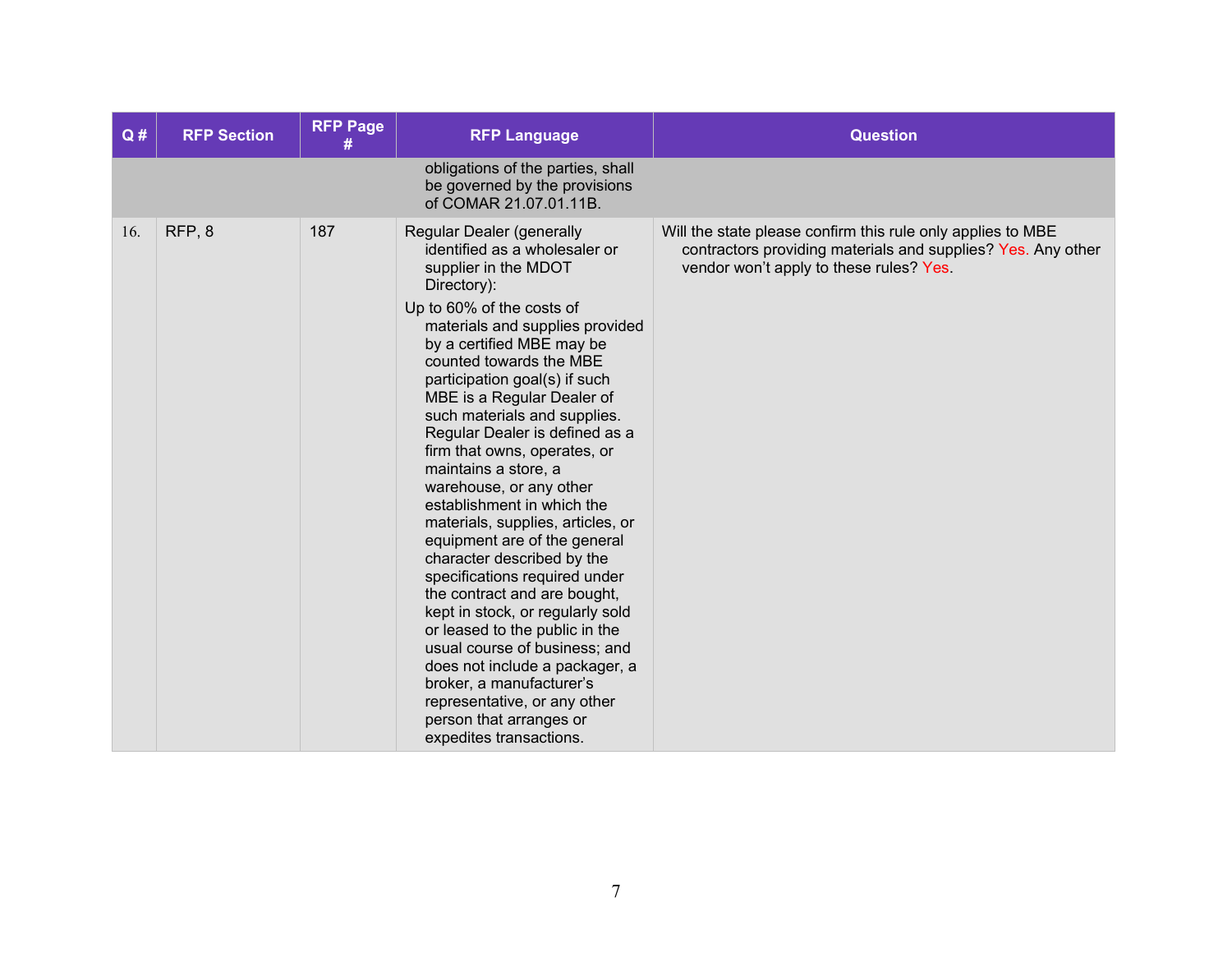| Q#  | <b>RFP Section</b>                                      | <b>RFP Page</b> | <b>RFP Language</b>                                                                                                                                                                                                                                                                                                                                                                                                                                                                                                                                                                                                       | <b>Question</b>                                                                                                                                                                                                                                                                                   |
|-----|---------------------------------------------------------|-----------------|---------------------------------------------------------------------------------------------------------------------------------------------------------------------------------------------------------------------------------------------------------------------------------------------------------------------------------------------------------------------------------------------------------------------------------------------------------------------------------------------------------------------------------------------------------------------------------------------------------------------------|---------------------------------------------------------------------------------------------------------------------------------------------------------------------------------------------------------------------------------------------------------------------------------------------------|
| 17. | <b>Attachment E</b><br><b>Cost Proposal</b><br>Template | $\overline{2}$  | It is imperative that the prices<br>F.<br>included on the Financial<br>Proposal Form have been<br>entered correctly and<br>calculated accurately by the<br>Offeror and that the respective<br>total prices agree with the<br>entries on the Financial<br>Proposal Form.                                                                                                                                                                                                                                                                                                                                                   | Is it possible that the offeror submits a separate narrative<br>document that details the pricing assumptions considered for<br>the Attachment E Price proposal? Response: The<br>assumptions of volumes are only for evaluation purposes;<br>and they do not represent specific data or details. |
| 18. | <b>Attachment E</b><br><b>Cost Proposal</b><br>Template |                 | * Operational Fixed Fee - A<br>monthly payment for fixed and<br>pass-through costs. Fixed<br>costs to include facilities,<br>infrastructure, equipment,<br>security system monitoring, key<br>personnel, team leads,<br>supervisors, management<br>(excluding key staff), internal<br>escalated team, training staff,<br>quality assurance staff, and<br>financial or administrative<br>support staff. Pass-through<br>costs to include telephony line,<br>circuit useage, telephony<br>system and platform costs,<br>workforce management and<br>reporting and quality<br>monitoring, and other<br>operational software. | Will the state please clarify that the operational fixed fee should<br>include costs for key staff? Response: Costs for Key<br>personnel should be included in the Operational Fixed Fee.<br>Please review the new version of Attachment E posted on the<br>website.                              |
| 19. | <b>Attachment E</b><br><b>Cost Template</b>             |                 |                                                                                                                                                                                                                                                                                                                                                                                                                                                                                                                                                                                                                           | Can the state confirm that the offeror is allowed to include a<br>pricing increase/decrease in the year over year pricing?<br><b>Response: Yes</b>                                                                                                                                                |
| 20. | <b>Attachment E</b><br><b>Cost Template</b>             |                 | $\overline{\phantom{0}}$                                                                                                                                                                                                                                                                                                                                                                                                                                                                                                                                                                                                  | Formula on Cell B15 of the pricing sheet is not including the Live<br>chat price per contact. Will the state correct the pricing sheet<br>to amend this piece or should the vendor assume the Live                                                                                                |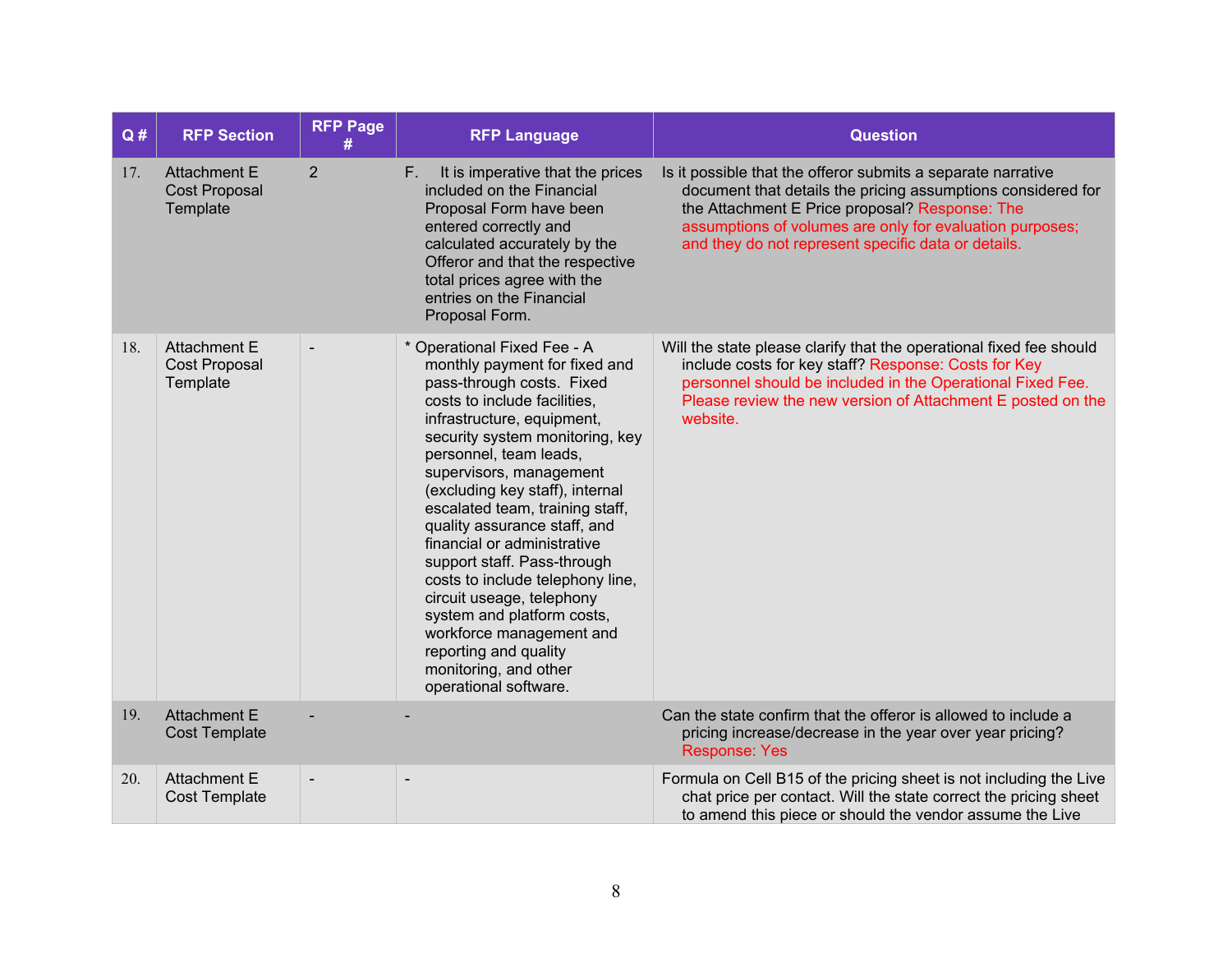| Q#  | <b>RFP Section</b>                          | <b>RFP Page</b> | <b>RFP Language</b> | <b>Question</b>                                                                                                                                                                                                                                                                                                                                                                                                                                                                                                                                                                                                               |
|-----|---------------------------------------------|-----------------|---------------------|-------------------------------------------------------------------------------------------------------------------------------------------------------------------------------------------------------------------------------------------------------------------------------------------------------------------------------------------------------------------------------------------------------------------------------------------------------------------------------------------------------------------------------------------------------------------------------------------------------------------------------|
|     |                                             |                 |                     | chat price will not be part of the evaluated price? Response:<br>Please refer to the updated version of Attachment E as<br>posted on our website.                                                                                                                                                                                                                                                                                                                                                                                                                                                                             |
| 21. | Section 3.2.1.2                             | 39              |                     | Can the state confirm that Tier I is representative of all calls<br>except Applications & Enrollments that should be transferred<br>to Tier II? If so, can the state confirm if the AHT assumption<br>should be different for every tier? Response: Yes; the<br>Applications & Enrollments coming to Tier I should be<br>transferred to Tier II. If calls other than applications &<br>enrollments arrive in the Tier II queue, the CSRs in Tier II<br>should handle. The calls anticipated to arrive in Tier I and<br>Tier II queues are cited on pages 41-43. Yes; we expect the<br>AHT to vary between Tier I and Tier II. |
| 22. | <b>Attachment E</b><br><b>Cost Template</b> | $\blacksquare$  | $\blacksquare$      | For billing purposes, can the State confirm that if a call<br>originates in Tier I and is transferred to Tier II, that both the<br>Tier I and Tier II calls are considered billable? Response:<br>Yes; provided the vendor can provide the supporting transfer<br>data with invoice.                                                                                                                                                                                                                                                                                                                                          |
| 23. | <b>Attachment E</b><br><b>Cost Template</b> |                 |                     | Will MHBE consider including an implementation fee section in<br>the pricing sheets to include a price proposal for the set-up<br>activities? If not, can the state confirm if there is a chance to<br>discuss this type of fee during the negotiations period in the<br>event of award? Implementation costs will be addressed at the Pre-<br>Proposal Conference and, if necessary, a new Attachment E will be<br>sent after the Pre-Proposal Conference.                                                                                                                                                                   |
| 24. | <b>Attachment E</b><br><b>Cost Template</b> | $\blacksquare$  |                     | Can the state confirm that the offeror can correct formulas in the<br>pricing forms to correct potential errors in the financial<br>proposal without being subject of disqualification? Response:<br>Please refer to the updated version of Attachment E as<br>posted on our website.                                                                                                                                                                                                                                                                                                                                         |
| 25. | <b>Attachment E</b><br><b>Cost Template</b> |                 |                     | Is the offeror entitled to include a different price YoY to account<br>for cost-of-living adjustments? Response: The offeror should<br>price to support the needs of its business.                                                                                                                                                                                                                                                                                                                                                                                                                                            |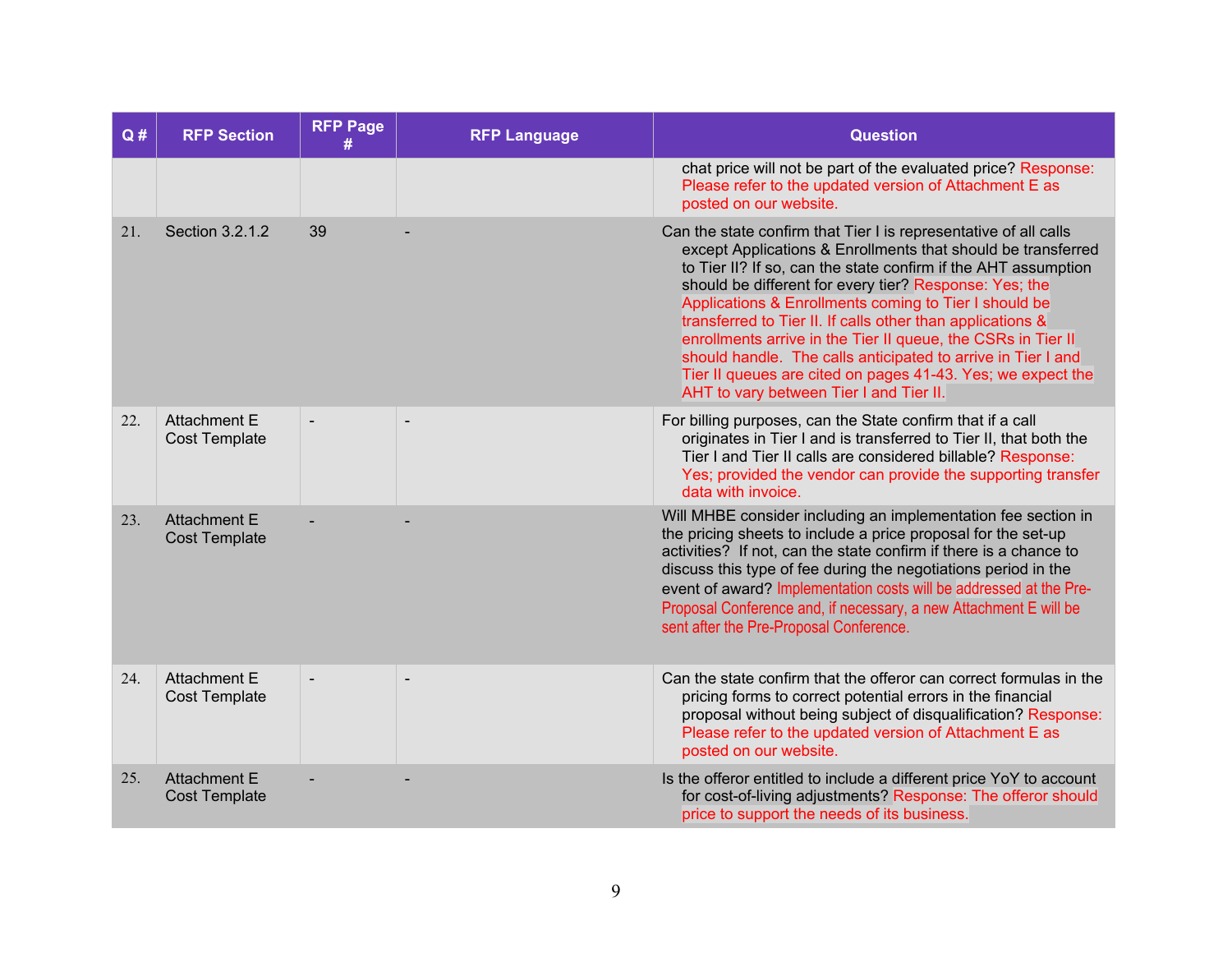| Q#  | <b>RFP Section</b> | <b>RFP Page</b> | <b>RFP Language</b>                                                                                                                                                                                                                                               | <b>Question</b>                                                                                                                                                                                                                                                                                 |
|-----|--------------------|-----------------|-------------------------------------------------------------------------------------------------------------------------------------------------------------------------------------------------------------------------------------------------------------------|-------------------------------------------------------------------------------------------------------------------------------------------------------------------------------------------------------------------------------------------------------------------------------------------------|
|     |                    |                 |                                                                                                                                                                                                                                                                   |                                                                                                                                                                                                                                                                                                 |
| 26. | 3.1                | 35              | The MHBE expects that staffing<br>numbers will include a<br>minimum of 150 FTE total<br>customer service<br>representatives (CSRs) for<br>February through October; 200<br><b>CSRs in October and</b><br>November; and 250 CSRs from<br>December through January. | Please provide the current vendor staffing level averages for the<br>2021 Open Enrollment Period and 2021 steady state period.<br>Response: Average Staffing levels are provided with this<br>request as a separate document.                                                                   |
| 27. | 3.2                | 38              | <b>Call Type Table</b>                                                                                                                                                                                                                                            | Please provide the historical monthly call volumes for Tier 1 and<br>Tier 2 calls. The table does not clearly represent which calls<br>are handled by Tier 1 agents vs. Tier 2 agents. Response:<br>The Tier I and Tier II plan is a new concept to be<br>implemented during the next contract. |
| 28. | 3.2                | 38              | Call Type Table                                                                                                                                                                                                                                                   | Do all calls originate as Tier 1 calls and then escalate to Tier 2<br>as needed? Or, do calls route to Tier 1 and Tier 2 based<br>upon the callers IVR selection? Response: The IVR will have<br>to be redesigned to accomodate the Tier I and Tier II call<br>queues.                          |
| 29. | 3.2                | 38              | Call Type Table                                                                                                                                                                                                                                                   | If calls escalate to Tier 2 from Tier 1, what is the average handle<br>time in Tier 1 prior to escalation? Response: The Tier I and<br>Tier II plan is a new concept to be implemented during the<br>next contract.                                                                             |
| 30. | 3.2                | 38              | Call Type Table                                                                                                                                                                                                                                                   | If calls escalate to Tier 2 from Tier 1, please provide the volume<br>of calls that escalate to Tier 2 that originated as a Tier 1 call.<br>Response: The Tier I and Tier II plan is a new concept to be<br>implemented during the next contract.                                               |